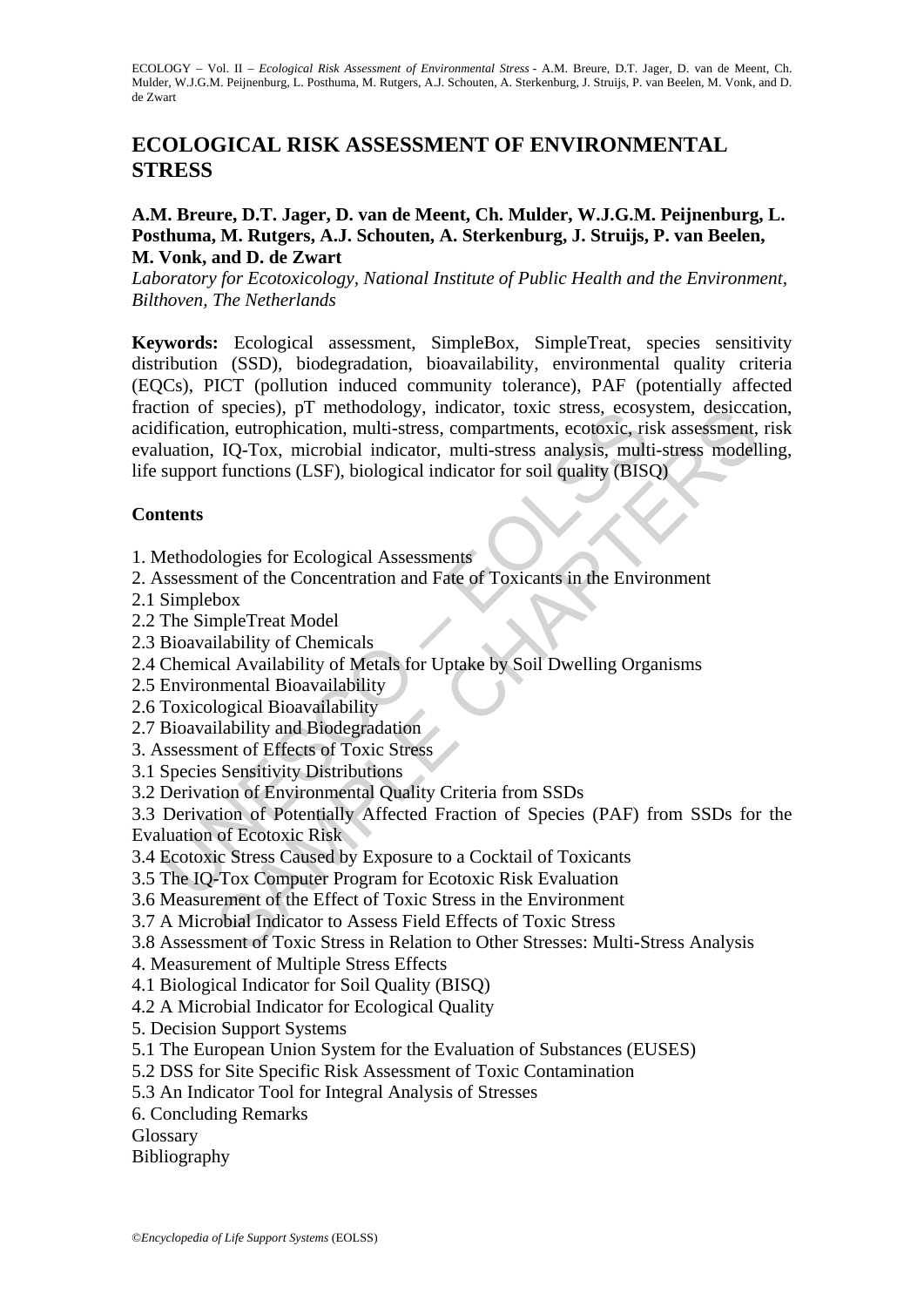#### Biographical Sketches

#### **Summary**

This section describes a toolbox of models and decision support systems that is maintained and developed at the Laboratory for Ecotoxicology of the National Institute of Public Health and the Environment to assess the fate of environmental pollutants and the potential and actual risk of such compounds for ecosystems in relation to other environmental stresses. This toolbox is applied to support the governments of The Netherlands and the European Union.

It comprises models (SimpleBox and SimpleTreat) to assess the fate of pollutants in the environment and in waste water treatment plants, respectively, based on emission data and knowledge on physical and chemical characteristics of pollutants and the environment. Both fate models are comprised in EUSES, the decision support system (DSS) of the European Union for the Evaluation of Substances.

Dependent on physico-chemical characteristics of contaminants, the environment and the specific organisms, organisms may, or may not, be exposed to a specific chemical, and this chemical may have an effect. The research that is being done on this bioavailability concept of compounds, and its impact is described here.

knowledge on physical and chemical characteristics of p<br>ironment. Both fate models are comprised in EUSES, the decisi<br>S) of the European Union for the Evaluation of Substances.<br>endent on physico-chemical characteristics o ledge on physical and chemical characteristics of pollutants and<br>ledge on physical and chemical characteristics of pollutants and<br>the Both fate models are comprised in EUSES, the decision support system<br>European Union for The concept used to assess exposure to, and effects of pollutants, is based on the determination of species sensitivity distributions (SSDs), derived from laboratory toxicity tests. Therewith environmental quality criteria can be, and are, derived. On the other hand this approach is applied to determine the fraction of organisms in ecosystems that is being exposed to concentrations of contaminants that exceed certain ecotoxicological criteria, based on knowledge of concentration and bioavailability of contaminants (PAF, Potentially Affected Fraction). The technique is being improved to assess potential effects, not only of single compounds, but also of mixtures.

To validate the approach the pT methodology has been developed, to determine total toxicity of known and unknown mixtures of contaminants in surface waters.

Environmental quality criteria for environmental pollution are derived from laboratory toxicity tests. We use several tools to validate the criteria, e.g. the PICT (Pollution Induced Community Tolerance) approach, in which adaptation of field communities to contaminants is determined, showing that the organisms indeed have experienced the presence of contaminants, and that they exert certain effects.

Based on a triad approach a DSS is being developed to assess effects of contaminants on specific sites, and to determine the necessity to take certain management measures to facilitate a certain use of the site, taking chemical, ecological and ecotoxicological data about the site into consideration.

Besides environmental contamination with pollutants there are other stresses on ecosystems, such as desiccation, eutrophication, acidification, climate change, certain types of management (e.g. agriculture). The relation between these stresses and the relative contribution of different stresses to the total environmental impact is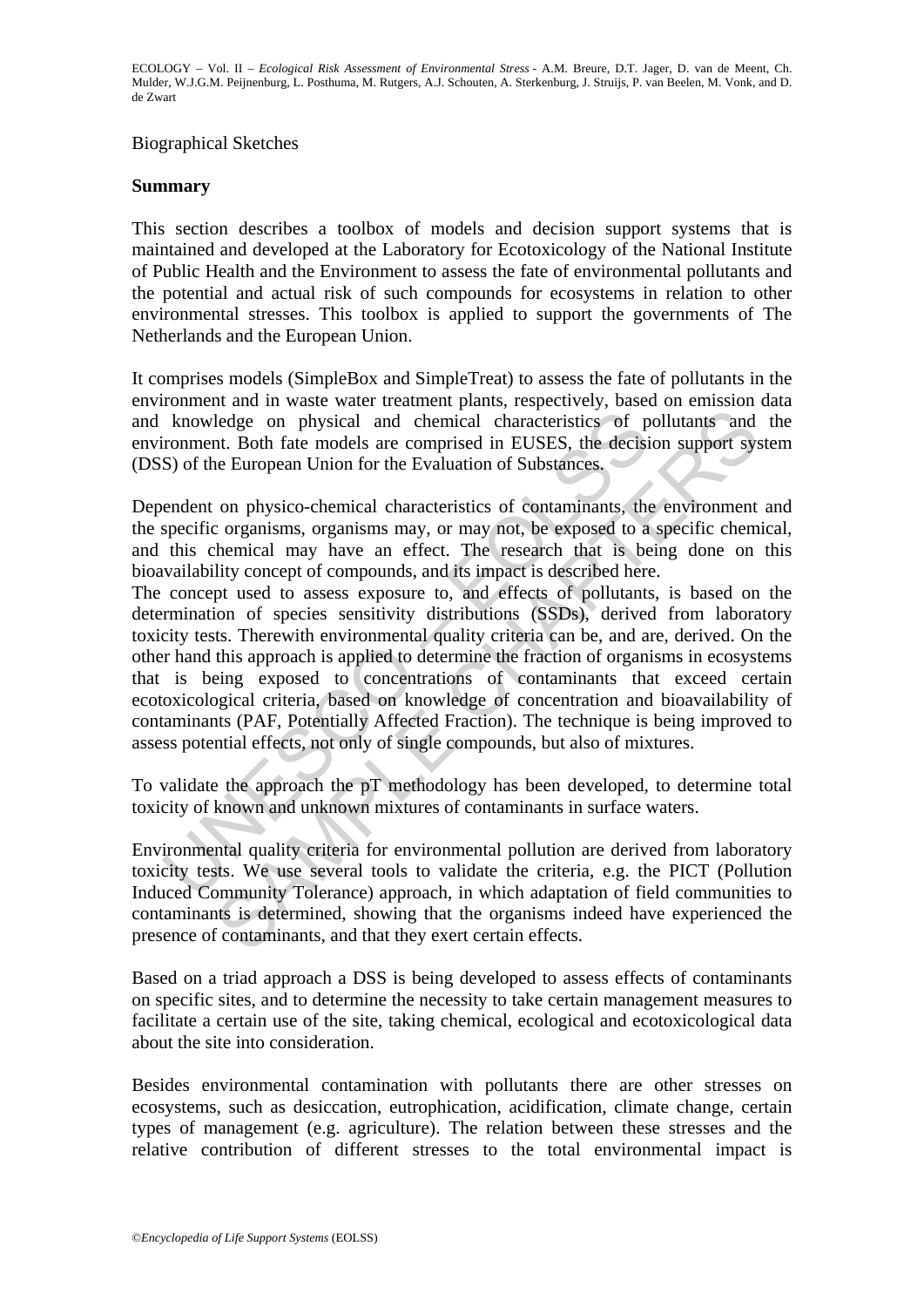investigated using statistical techniques, and in the development of a biological indicator for soil quality, a food web based indicator based on monitoring data of the soil fauna in relation to data on contamination and management of land. It is one of the possible tools that can be applied also to assess the sustainability of land use.

Finally some results are shown of an Integral Analysis Method where of the relative contribution of different environmental stresses on the impact measure "decrease of the possibility of the occurrence of groups of species" (vascular plants, butterflies, birds and mammals) is determined.

### **1. Methodologies for Ecological Assessments**

Ecological risk assessment seeks to assess the fate of compounds entering the environment and their risks and impacts on ecosystems. To do this, models and indicators are developed to assess the integral effects of toxic compounds and other types of environmental stresses in natural conditions. Ecological risk assessment also needs decision support systems for risk management (i.e. site specific risk assessment and ecosystem health assessment).

A variety of techniques is used to assess ecological risk, and "classical" measures of ecosystem performance and life support systems are especially important. The following techniques are detailed:

- 1. Using the specific models SimpleBox and SimpleTreat, the fate of contaminants entering the environment is assessed based on information about emissions and the chemical, physical and biological (biodegradation) characteristics of the compounds. Bioavailability considerations also allow for the exposure of biota to pollutants to be assessed.
- ir comment and their risks and impacts on ecosystems. To do<br>cators are developed to assess the integral effects of toxic con<br>so of environmental stresses in natural conditions. Ecological risk<br>ecosystem health assessment). nt and their risks and impacts on ecosystems. To do this, models<br>are developed to assess the integral effects of toxic compounds and cordinate<br>are developed to assess in antural conditions. Ecological risk assessment<br>ation 2. In the Species Sensitivity Distribution (SSD) approach, bioavailability data and toxicity data are integrated into statistical models in order to predict toxic effects on ecosystems. Environmental quality criteria (EQCs) are derived based on SSDs; and SSDs are also used to predict the toxic stress of mixtures of toxic chemicals upon ecosystems. To validate the SSD-methodology, indicators are being developed to measure ecological effects of the presence of toxicants in field (as opposed to laboratory) situations (PICT, Pollution Induced Community Tolerance). Furthermore, an indicator to validate the PAF (potentially affected fraction of species) concept in aquatic ecosystems is the pT methodology, in which toxic compounds are extracted from water and the undefined mixture is tested in laboratory toxicity tests. This indicator is being applied to monitor the spatial and temporal variation in total toxicity of Dutch surface waters. For soil, pT methodologies are still under development.
- 3. Besides toxic stress, ecosystems face other stresses, such as desiccation, acidification and eutrophication as well. Using non-linear multiple regression techniques, the combined effects of these stresses are being analysed, resulting in an estimate of the relative contribution of different kinds of stress on species in ecosystems. For terrestrial plants the MOVE model, originally developed to estimate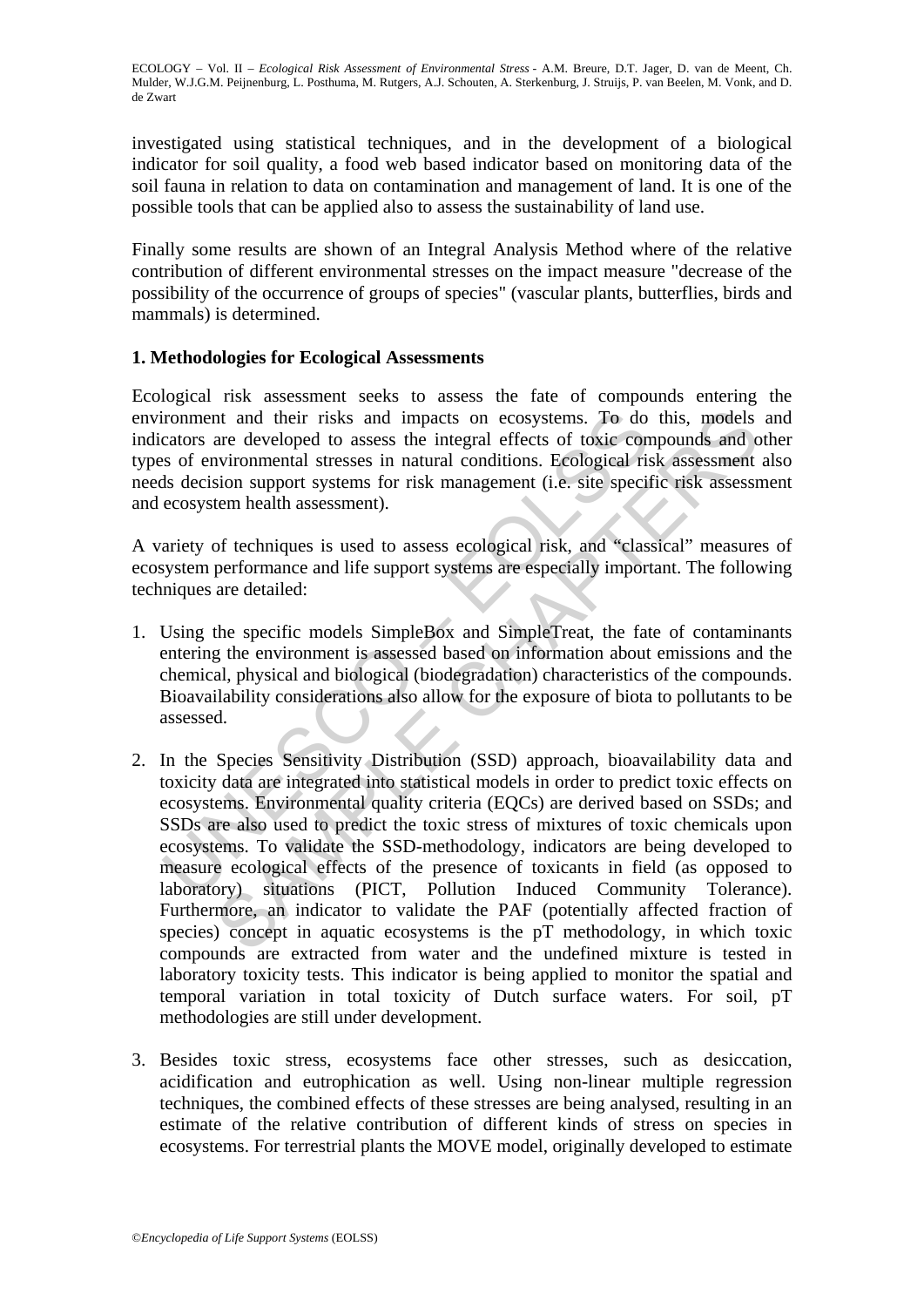the effects of eutrophication, acidification and desiccation, was adapted to incorporate toxic stress. Similar models are under development for aquatic and soil organisms. This approach yields insight into what the best investments toward risk mitigation efforts would be for an optimal reduction of national or regional environmental stress effects. Eventually, to assess the ecological effects of pollutants in multi-stress field situations, indicators will be developed that can be used to validate the environmental quality criteria and to assess the ecological quality of natural systems.

4. These methodologies provide tools and decision support systems to assess the ecological effects of environmental stress based on knowledge of the concentration or strength of stressors in the field. The utility of these tools has been validated primarily in the Netherlands, but they can be used anywhere in the world to assess the extent of ecological damage without having to perform direct ecological field observations. This approach is useful as a first stage for damage assessment or for local and regional assessments and scenario analyses.

### **2. Assessment of the Concentration and Fate of Toxicants in the Environment**

#### **2.1 Simplebox**

The extent of ecological damage without having to perform directly absorbed and regional assessments and scenario analyses.<br>
Sesessment of the Concentration and Fate of Toxicants in the E<br>
Simplebox<br>
sesessment of the Conc The state of ecological damage without having to perform direct ecological damage without having to perform direct ecological divisos. This approach is useful as a first stage for damage assessment of the Concentration and SimpleBox is a multi-media environmental model that can be used to calculate the fate and concentration of chemicals in a given environment if the emission of the chemical is known. By defining the characteristics of the environment, it may be used to calculate the concentration in a region, country or continent. In SimpleBox, homogeneous boxes represent the various environmental compartments (air, water and soil, see also description further). SimpleBox is a generic model, but it can also be customised to represent specific environmental situations. Transfer and transformation of substances are treated as first-order processes. Boxes in SimpleBox represent environmental compartments (see below). The concentration of a chemical in each box is affected by processes that cause mass flows of the chemical to and from the box. The chemical can be an INPUT coming from outside the system into a box, an OUTPUT leaving a box, or a product entering or leaving a box by means of transport to and from other boxes.



Figure 1. SimpleBox 2.0 model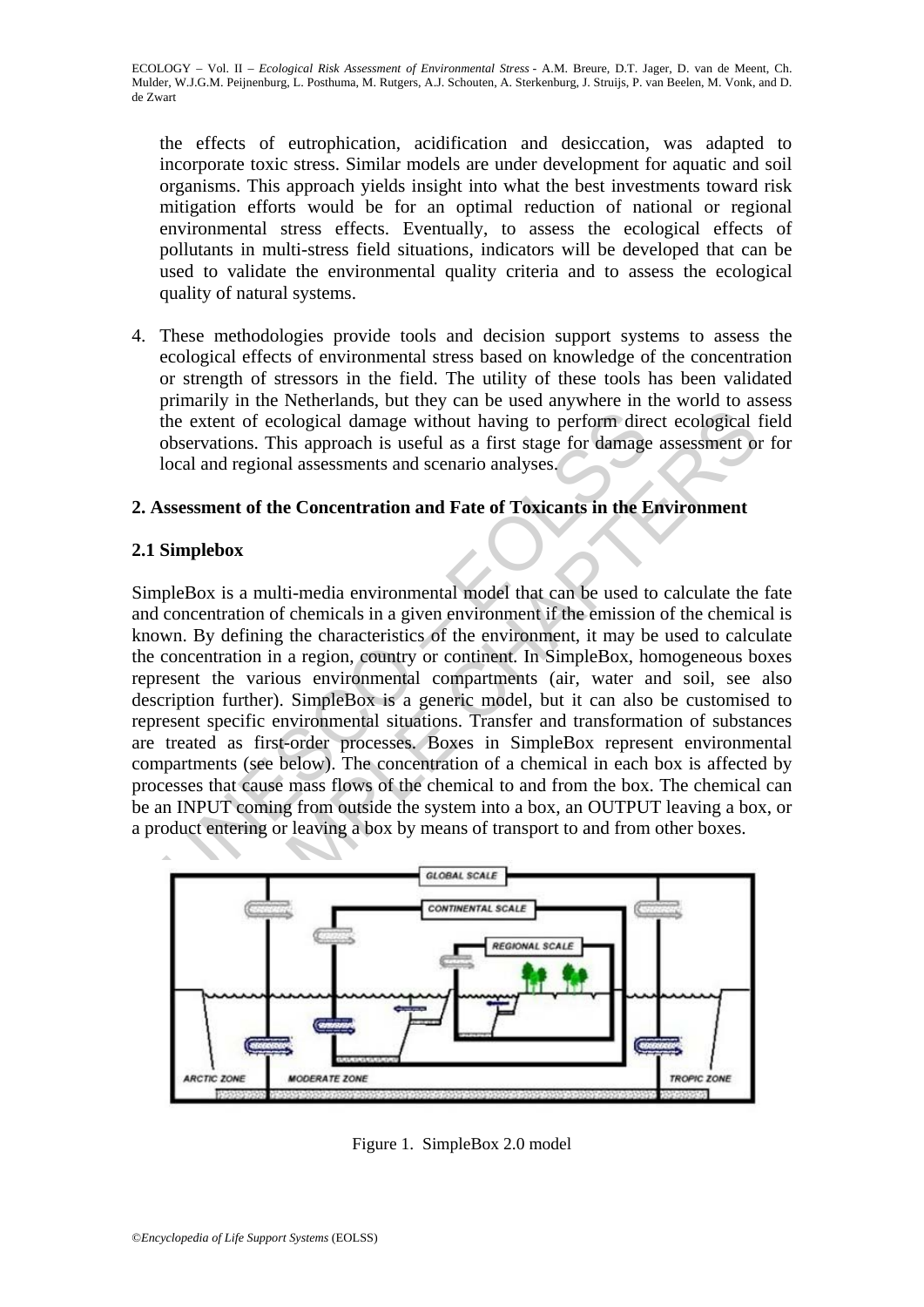If mathematical expressions that relate the mass flows to the chemical concentrations are available, the set of mass balance equations (there is one for each box) can be solved and the chemical concentrations in each of the boxes can be computed.

The SimpleBox model consists of different spatial scales: a regional scale, a continental scale and a global scale. The global scale consists of three parts that reflect the arctic, moderate and tropic geographic zones (Figure 1). The default settings of the regional and continental scale of the model are set to match the EU procedures for the evaluation of substances. In this case, the regional scale is represented as a densely populated Western European region. The continental scale is a copy of the regional scale with adjusted parameters to represent the whole European region. The global scales are added to serve as background for the continental and regional scales.

**npartments:** The regional and continental environments that are ten homogeneous environmental compartments: air, two partments, sediments, three separate soil compartments, and vear are represented and soil. The global sc nents: The regional and continental environments that are modelled conomogeneous environmental compartments: air, two separate subseculation of nature stations, sediments, that esparate soil compartments, and vegetation of **Compartments:** The regional and continental environments that are modelled consist of ten homogeneous environmental compartments: air, two separate water compartments, sediments, three separate soil compartments, and vegetation on natural and agricultural soil. The global scales consist of 4 homogeneous compartments: air, water, sediment and soil. The atmospheric phases gas, rain, and aerosol and the terrestrial phases solids, water, air and roots are considered to be in a state of thermodynamic equilibrium at all times.

The aquatic phases (water, suspended particles, and biota) are treated as a bulk compartments (this means that in the overall description of these compartments it has been taken into account that it consists of water, suspended solids and sediment, but these constituents are not described separately) and are also considered to be in thermodynamic equilibrium. The water compartments represent a fresh-water (lakes, rivers, etc.) and seawater compartments.

The soil compartments can be used to define different geographic areas, different soil types or different soil uses. In SimpleBox, the soil compartments stand for natural, agricultural and industrial/urban-use soil. Vegetation is situated on natural soil and agricultural soil on the regional and continental scale, with different parameter settings for each vegetation compartment.

Two important applications of the SimpleBox model in environmental policy are its incorporation by the European Union in the DSS EUSES (Decision Support System of the European Union System for the Evaluation of Substances) and its use in the Netherlands in the evaluation of the coherence of independently derived environmental quality criteria for air, water and soil. The latter use, also called "intercompartmental evaluation of risk limits," should preclude soil EQC (Ecological Quality Criteria, see further on) from threatening water systems (i.e. through runoff).

## **2.2 The SimpleTreat Model**

SimpleTreat 3.0 is a model that predicts the distribution and the elimination of chemicals by sewage treatment plants (STP), and it is also useful for a generic exposure assessment resulting from STP operations. The accuracy of such an exposure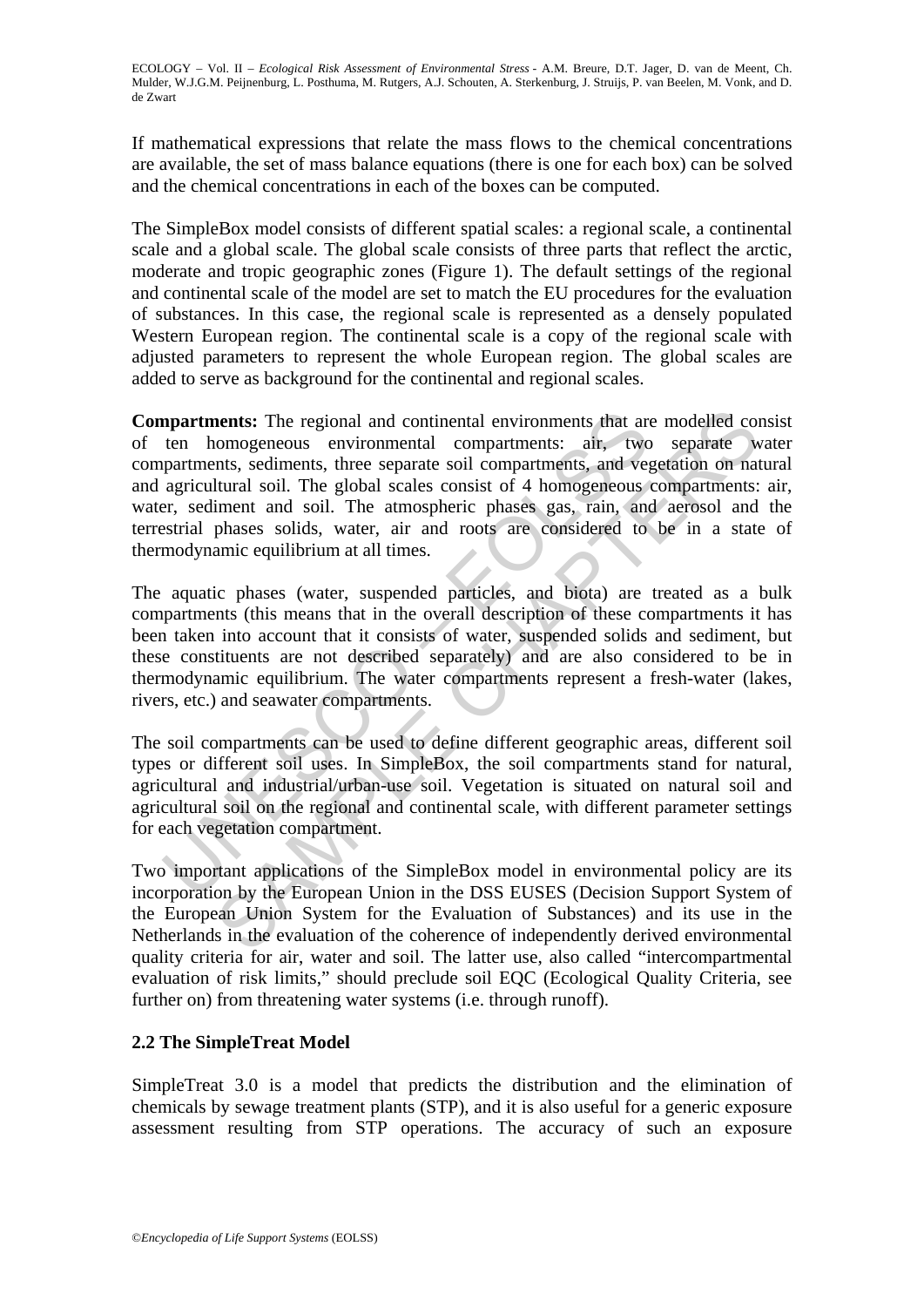assessment, in particular for the water compartment in urban regions, is largely determined by the accuracy with which the chemical fate in STP can be predicted.

In the SimpleTreat model, chemical transport and transformation processes cover a wide range of compound properties and scenarios. Emission of substances via sludge production may account for the presence or absence of the primary sedimentation technique*,* which is the separation of sludge solids in raw wastewater from the liquid phase prior to the biological treatment.

Many chemicals that are used domestically, commercially, and industrially, including non-agricultural pesticides, are discharged to sewer systems. In urban regions, most of these sewer systems are connected to STP, so SimpleTreat can be applied to estimate the relative emission of a chemical from a STP to the various environmental compartments. For a readily biodegradable chemical, the amount of a chemical eliminated due to biodegradation is also calculated. All processes that determine the fate of a chemical are assumed to be linear, which means that they occur at a rate that is proportional to the concentration of the chemical in the various media in which the chemical resides. The SimpleTreat model is also incorporated into the EUSES decision support system.

#### **2.3 Bioavailability of Chemicals**

partments. For a readily biodegradable chemical, the amoumated due to biodegradation is also calculated. All processes that chemical are assumed to be linear, which means that they occorrinoral to the concentration of the that S. For a readily biodegradable chemical, the amount of a chem<br>due to biodegradation is also calculated. All processes that determine the<br>cal are assumed to be linear, which means that they occur at a rate th.<br>Ial at A main characteristic of soil ecosystems is their heterogeneity. In addition, there is an enormous variance of both the numbers and biodiversity of organisms in the ecosystem and the numbers of physico-chemical soil properties that directly or indirectly affect specific species within a given ecosystem. Toxic effects will occur as a consequence of a number of external (outside organisms) and internal (within organisms) transport processes of chemical compounds. In their turn, these processes depend on a large number of species and soil type dependent factors.

The response of specific soil dwelling organisms to soil heterogeneity and to soil composition in terms of physico-chemical soil properties is still insufficiently understood to allow for accurate prediction of adverse effects of pollutants on soil ecosystems. Furthermore, the differences in the bioavailability of chemicals among soil ecosystems are not taken into account sufficiently in ecological risk assessment.

Recently, a conceptual framework based upon the concept of toxicological bioavailability as defined by Hamelink *et al.* (1994) was developed for the implementation of metal bioavailability in ecological risk assessment. The concept of toxicological bioavailability assumes that adverse effects will take place only when the concentration of a pollutant within an organism has exceeded a metal- and speciesspecific critical level, a level that the organism can handle (the so-called critical body burden). Although examples exist in which the concept of toxicological bioavailability is invalidated, research within our laboratory seeks to unravel the component processes of bioavailability and to quantify the impact of soil-related properties on differences in bioavailabilities of chemicals among ecosystems. Although this approach has been described for metal bioavailability, it is also applicable to the bioavailability of other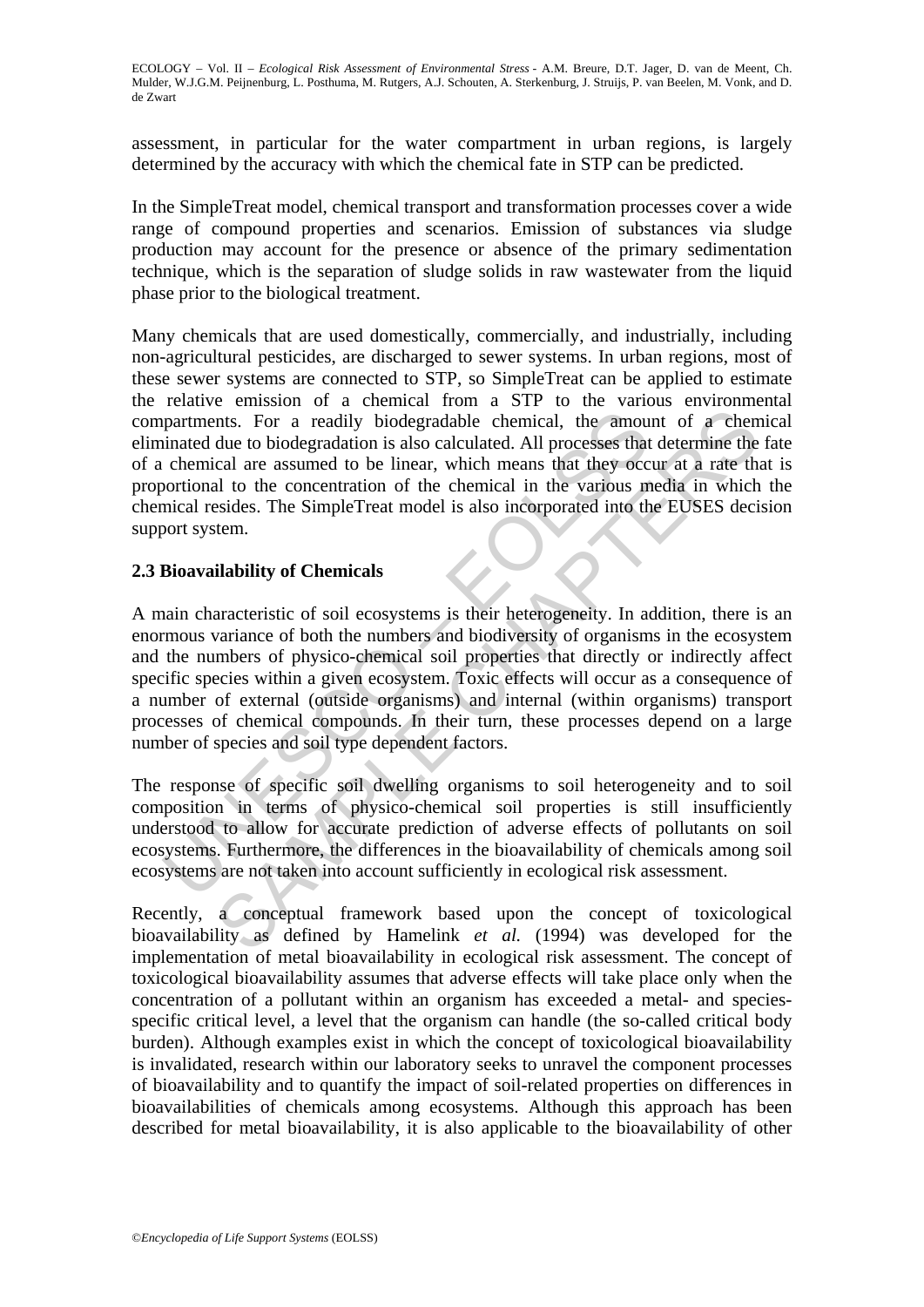compounds. As shown in Figure 2, three main processes may be distinguished: chemical bioavailability, environmental bioavailability, and toxicological bioavailability.

The concept of chemical bioavailability is not, in its present form, suitable for inclusion in ecological risk assessment schemes. Its essential feature is that it will enable the prediction of adverse chemical effects on soil organisms and plants on the basis of a limited number of soil and pore water properties and on a limited number of metal pools. Metals are present in ecosystems in different forms: dissolved, adsorbed, complexed, reduced, oxidised and chemically bound. Depending on the analytical procedure used for measuring metal concentrations, a different fraction of the total amount of metal present is determined. The result of one type of analysis is called a "metal pool."

A metal pool gives an indication of how a metal is present in the soil. Proper inclusion of bioavailability in ecological risk assessment requires toxicity data that is based upon truly bioavailable metal pools (the fraction of a metal that may interact with an organism, depending on the organism, the metal, and the soil properties)*.* Thus the impact of soil properties on metal uptake and metal toxicity is taken implicitly into account. This will allow for the proper extrapolation, for instance, of laboratory-derived toxicity data to the toxic effects that will occur under field conditions. Further research in the area of metal bioavailability is aimed at substantiating and validating the methods that allow for this type of extrapolation.

## **2.4 Chemical Availability of Metals for Uptake by Soil Dwelling Organisms**

head pool gives an indication of how a metal is present in the soie coincil and y bioavailability in ecological risk assessment requires toxicity data y bioavailable metal pools (the fraction of a metal that may mism, depe ol gives an indication of how a metal is present in the soil. Proper inclusibility in ecological risk assessment requires toxicity data that is based valiable metal pools (the fraction of a metal that may interact with dep Soil-related processes that affect metal partitioning over the various soil constituents govern chemical availability, so only physico-chemical properties need to be considered. The (physico-chemical) availability of metals is shown schematically in Figure 2 by means of (equilibrium) partitioning of a metal over the soil solid phase (the soil fraction remaining after drying the soil) and the pore water (water present between the soil particles) (Figure 2, left). As shown, metal partitioning is, in principle, dependent upon a large number of soil properties (though pH is often the most important parameter). An empirical approach was followed to quantify the impact of soil properties on metal availability, and models were developed that enable the quantitative prediction of metal partitioning in soils with widely varying soil properties.

## **2.5 Environmental Bioavailability**

Organism-specific chemical transport processes (accumulation and elimination) play a central role in environmental bioavailability. A dynamic equilibrium will be established between the content of pollutants in the soil that is available for uptake by a specific species and the *levels* within this organism, which depend upon both external and internal (organism-specific) factors. This dynamic equilibrium is a consequence of pollutant partitioning within the soil and is dependent on the organism-specific uptake routes of pollutants (i.e. via pore water, soil ingestion, or food consumption).

Environmental bioavailability is envisaged by means of toxicokinetic uptake characteristics, *which are* the chemical uptake rate constant,  $k_1$ , and the organism's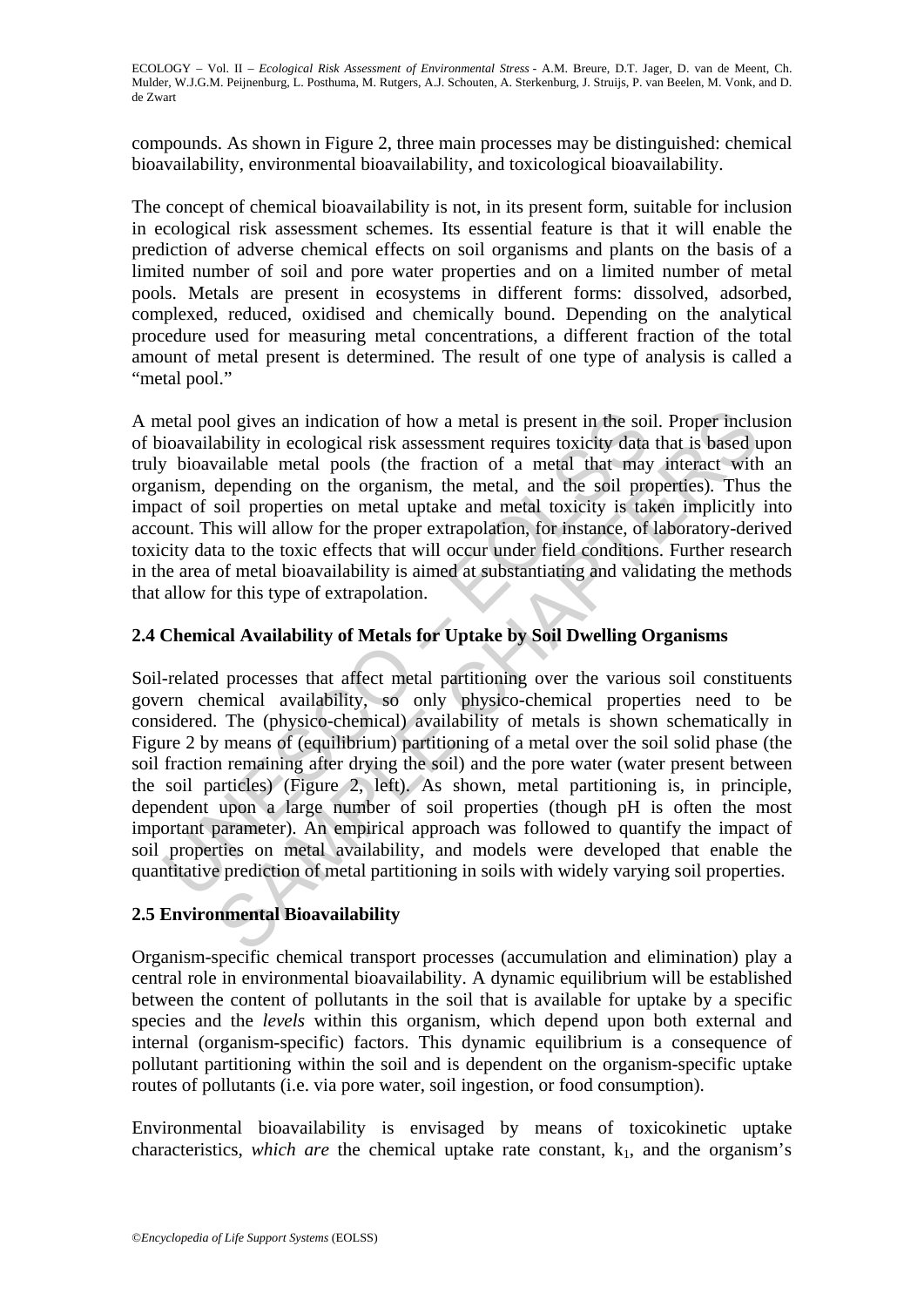internal equilibrium level, C(eq), and the rate of elimination of toxicants is of importance. Similarly to the approach followed to quantify metal availability, an empirical approach was followed to quantify the impact of soil properties on the environmental bioavailability of metals. Models were developed that may be used to calculate internal steady-state metal levels within a number of soil organisms. In addition to metals, the accumulation of organic chemicals in earthworms has also been studied to help determine their environmental bioavailability.

## **2.6 Toxicological Bioavailability**

Internal (re)distribution processes govern the toxicological bioavailability concept, which includes the transport of chemicals to specific targets for toxic substances, the possible inert storage of metals in specific organs, and the additional detoxification mechanisms (right-hand side, Figure 2). Until now, only limited attention has been paid to the toxicological aspect of the bioavailability concept.



Figure 2. Schematic Representation of the Underlying Processes of the Bioavailability **Concept** 

## **2.7 Bioavailability and Biodegradation**

In principle, the bioavailability concept developed for metals also holds for organic contaminants and environmental bioavailability especially influences the biodegradation of organic compounds by bacteria.

In general, bacteria degrade organic compounds that have been taken up in their cells, and to be able to take up these compounds they have to dissolve (enter the aquatic phase as a single molecule), or desorb (detach from the solid phase of soil) therefore, hydrophobic and sorbed (attached to soil particles) pollutants such as polycyclic aromatic hydrocarbons are poorly degradable because bacteria do not take them up.

Based on laboratory experiments, a model has been developed to predict the biodegradation rate as a function of the desorption and dissolution rates of organic compounds. Often the extracellular (outside bacteria) *transport* processes of the organic compounds, especially of hydrophobic organic compounds, and not the capacities of the degrading organisms, limit the rate of biodegradation.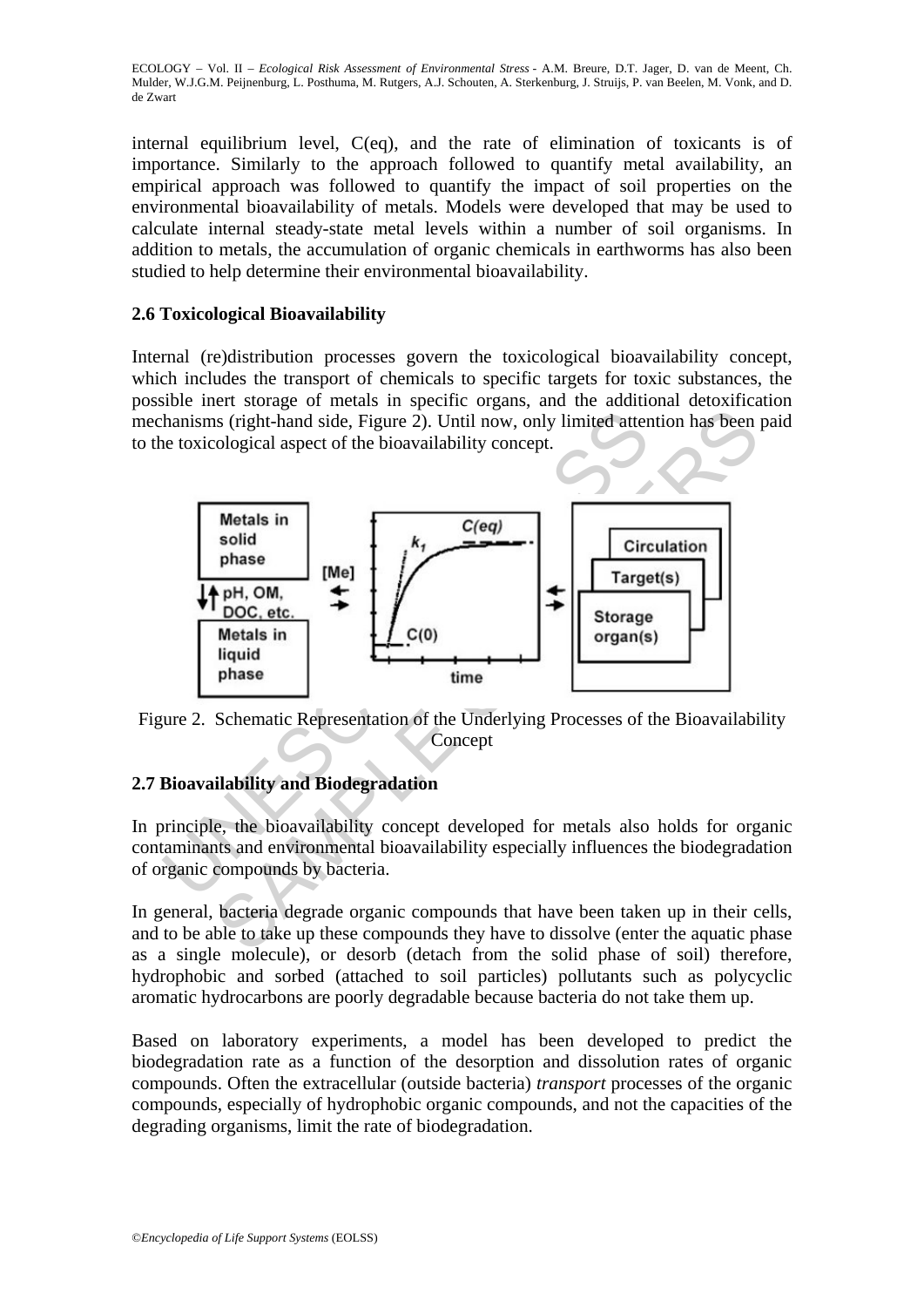-

- -

# TO ACCESS ALL THE **32 PAGES** OF THIS CHAPTER, Visi[t: http://www.eolss.net/Eolss-sampleAllChapter.aspx](https://www.eolss.net/ebooklib/sc_cart.aspx?File=E1-08-13)

#### **Bibliography**

Brandes, LJ, Den Hollander, H, Van de Meent D (1996) SimpleBox 2.0: a nested multimedia fate model for evaluating the environmental fate of chemicals. RIVM report 719101029 (Technical description of the nested multimedia fate model SimpleBox version 2.0, detailing all the equations used; internal RIVM report)

De Groot, AC, Peijnenburg, WJGM, Van den Hoop, MAGT, Ritsema R, Van Veen RPM (1998) Heavy metals in Dutch field soils: an experimental and theoretical study on equilibrium partitioning. RIVMreport 607220 001

De Zwart D, Slooff W (1993). The pT-value as an environmental toxicity indicator. Sci. Tot. Environ., Suppl., pp. 1203-1210. (description of a measure for total toxic stress in the environment)

Aldenberg, T, Janse, JH, Kramer, PRG (1995) Fitting the dynamic model PCLake to a multi-lake survey through Bayesian statistics. *Ecological Modelling* 78: 83-99.

De Zwart, D (1999) IMP-data used for modelling environmental vegetation effects on a European scale. Annual Report UN-ECE, ICP-IM.

De Zwart, D, Rutgers, M, Notenboom, J (1999) Bepaling van het locatiespecifieke risico van bodemverontreiniging: een opzet voor een beoordelingssystematiek. RIVM report 711701011 (technical report describing the set-up of a decision support system for location specific assessment of risks of soil pollution, based on a triad approach)

d multimedia fate model SimpleBox version 2.0, detailing all the equations<br>
(r)<br>
(r)<br>
(r)<br>
(r)<br>
(r) Sirocot, AC, Peijnenburg, WJGM, Van den Hoop, MAGT, Ritsema R, Van Vec<br>
1s in Dutch field soils: an experimental and theor structure and Miletion 2012 (1999). The principal and the equations used; internal R<br>c, Peijnenburg, WJGM, Van den Hoop, MAGT, Ritserna R, Van Veen RPM (1998) H<br>ctch field soils: an experimental and theoretical study on eq Directorate General Environmental Management, Ministry of Housing, Physical Management and the Environment (Directoraat Generaal Milieubeheer, Ministerie van VROM) (1999) Stoffen en Normen (substances and quality standards) Overzicht van belangrijke stoffen en normen in milieubeleid (survey of important substances and quality standards in environmental policy), Samson, Alphen aan de Rijn, The Netherlands

EC (1992) Council Directive of 30 April 1992 amending for the seventh time Directive 67/548/EEC on the approximation of the laws, regulations and administrative provisions relating to the classification, packaging and labelling of dangerous substances (92/32/EEC). Official Journal of the European Communities, L154

EC (1993) Council Regulation (EC) 793/93 of 23 March 1993 on the evaluation and control of the risks of existing substances. Official Journal of the European Communities, L84.

EC (1996a) EUSES, the European Union System for the Evaluation of Substances. National Institute of Public Health and the Environment (RIVM), the Netherlands Available from European Chemicals Bureau (EC/DGXI), Ispra, Italy (This document describes the background and the models of the EUSES system)

EC (1996b) Technical Guidance Documents in support of Directive 93/67/EEC on risk assessment of new notified substances and Regulation (EC) No 1488/94 on risk assessment of existing substances (Parts I, II, III and IV) EC catalogue numbers CR 48 96 001, 002, 003, 004 EN C. Office for Official Publications of the European Community, 2 rue Mercier, L 2965 Luxembourg [This document is the official guidline for chemical risk assessment in the EU]

Hamelink, JL, Landrum, PF, Bergman, HL, Benson WH (1994) Bioavailability. Physical, chemical and biological interactions. CRC Press, Boca Raton, USA (This book describes different aspects of bioavailability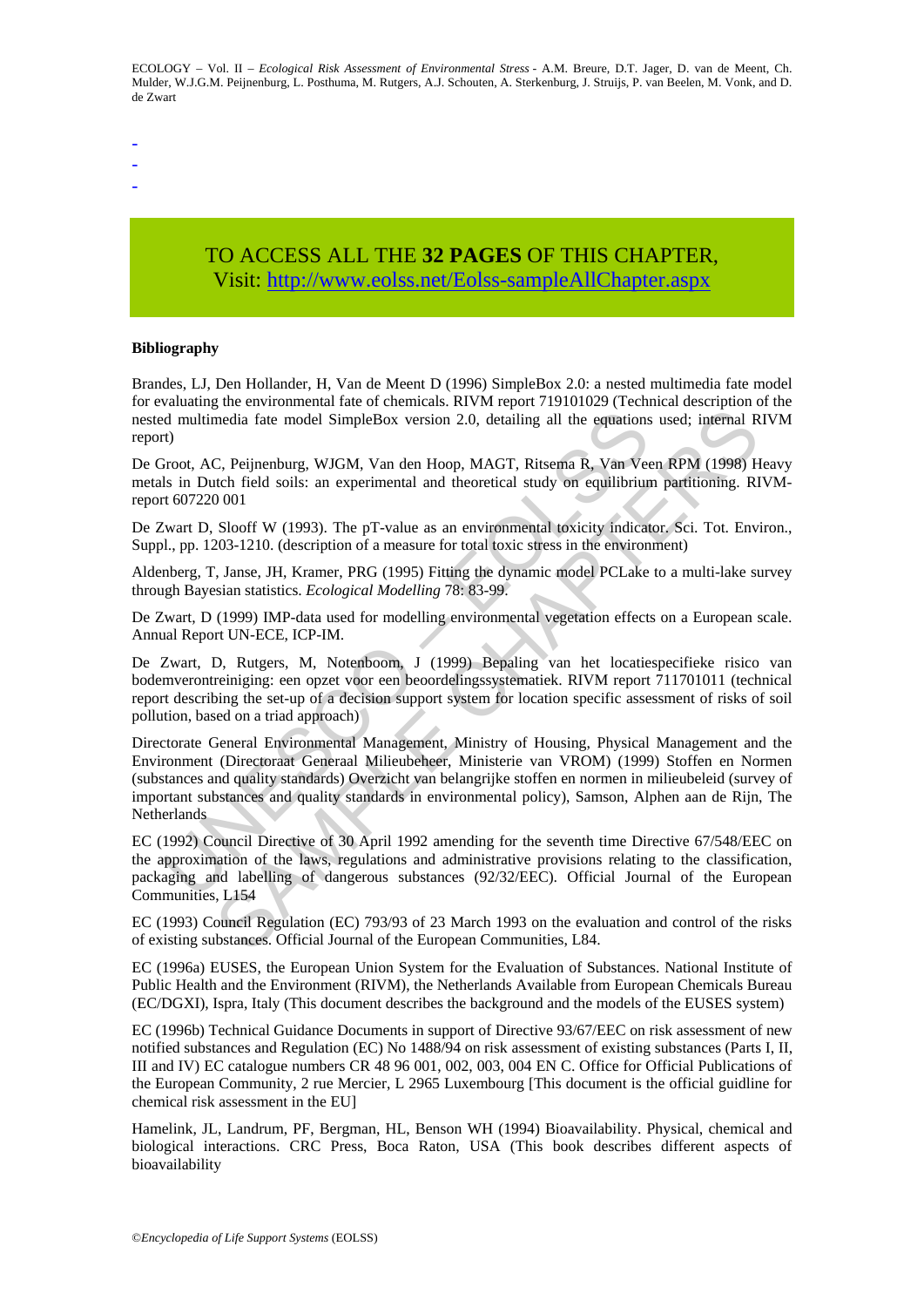Jager, DT, Visser CJM, Van de Meent D (1994b) Uniform System for the Evaluation of Substances IV. Distribution and intake. *Chemosphere* 29, 353-369 [This paper describes the models used for the environmental distribution of chemicals in the USES system and the subsequent food-chain exposures]

Jager, DT, Vermeire TG, Slooff W Roelfzema H (1994a) Uniform System for the Evaluation of Substances II. Effects assessment. *Chemosphere* 29, 319-335 [This paper describes the approaches for derivation of safe exposure levels for chemicals in the USES system]

Jager, T (1998) Mechanistic approach for estimating bioconcentration of organic chemicals in earthworms (Oligochaeta). *Environmental Toxicology and Chemistry* 17, 2080-2090

Jager, T, Antón Sánchez FA, Muijs B, Van der Velde EG, Posthuma L (2000) Toxicokinetics of polycyclic aromatic hydrocarbons in *Eisenia andrei* (Oligochaeta) using spiked soil. *Environmental Toxicology and Chemistry* 19, 953-961 (Paper describing an experimental study on the accumulation of polycyclic aromatic hydrocarbons by earthworms)

Janssen RPT, Peijnenburg WJGM, Posthuma L, Van den Hoop, MAGT (1997) Equilibrium partitioning of heavy metals in Dutch field soils. I. Relationship between metal partition coefficients and soil characteristics. *Environmental Toxicology and Chemistry* 16: 2470-2478 (Paper on the partitioning of heavy metals between different compartments in soil)

eavy metals in Dutch held soist. I. Relationship between metal partition<br>acteristics. *Environmental Toxicology and Chemistry* 16: 2470-2478 (Paper<br>y metals between different compartments in soil)<br>sen RPT, Posthuma L, Baer relation Duch field soils. I. Relationship between metal partition coefficients and Duch field soils. I. Relationship between different compartments in soil)<br>
B. Environmental Toxicology and Chemistry 16: 2470-2478 (Paper Janssen RPT, Posthuma L, Baerselman R, Den Hollander HA, Veen R van, Peijnenburg WJGM (1997) Equilibrium partitioning of heavy metals in Dutch field soils. II. Prediction of metal accumulation in earthworms. *Environmental Toxicology and Chemistry* 16: 2479-2488 (Paper on the accumulation of heavy metals in earthworms)

Klepper, O, Bakker, J, Traas, TP, Van de Meent, D (1998) Mapping the potentially affected fraction (PAF) of species as a basis for comparison of ecotoxicological risks between substances and regions. *Journal of Hazardous Materials* 61: 337-344. (Contribution to international symposium on use of mapping techniques in risk assessment)

Klepper, O, Traas, TP, Schouten, AJ, Korthals, GW, De Zwart, D (1999) Estimating the effect on soil organisms of exceeding no-observed effect concentrations (NOECs) of persistent toxicants. *Ecotoxicology* 8, 9-21

Latour, JB, Reiling, R (1993) a multiple stress model for vegetation ('MOVE'): A tool for scenario studies and standard-setting. *The Science of the Totel Environment, Supplement part 2:* 1513-1526

Mulder, Ch, Janssen, CR (1999) Occurrence of pollen and spores in relation to present-day vegetation in a Dutch heathland area. *Journal of Vegetation Science* 10: 87-100 (paper on the statistical relationship between vegetation, fungi, and pollen.)

Mulder, H, Breure, AM, Van Andel, JG, Grotenhuis, JTC, Rulkens, WH (2000) Effect of mass-transfer limitations on the bioavailability of sorbed naphthalene in synthetic model soil matrices. *Environmental Toxicology and Chemistry* 19, 2224-2234 (paper describing an experimental laboratory study on the relation of mass transfer and biodegradation)

Mulder, H, Breure, AM, Van Andel, JG, Grotenhuis, JTC, Rulkens, WH (1998) The influence of hydrodynamic conditions on naphthalene dissolution and subsequent biodegradation. *Biotechnology and Bioengineering* 57, 145-154 (paper describing an experimental study on the relation between physical conditions and biodegradation of solid compounds)

Mulder, H, Breure, AM, Rulkens, WH (2001) Application of a mechanistic desorption-biodegradation model to describe the behavior of polycyclic aromatic hydrocarbons in peat soil aggregates. *Chemosphere*  42: 285-299

Mulder, H, Breure, AM, Rulkens, WH (2001) Prediction of complete bioremediation periods for PAH soil pollutants in different physical states by mechanistic models. *Chemosphere* 43: 1085-1094

Peijnenburg, WJGM, Posthuma L, Zweers P, Baerselman R, de Groot A, Van Veen R, Jager T (1999) Prediction of metal bioavailability in Dutch field soils for the oligochaete *Enchytraeus crypticus*. *Ecotoxicology and Environmental Safety* 43: 170-186,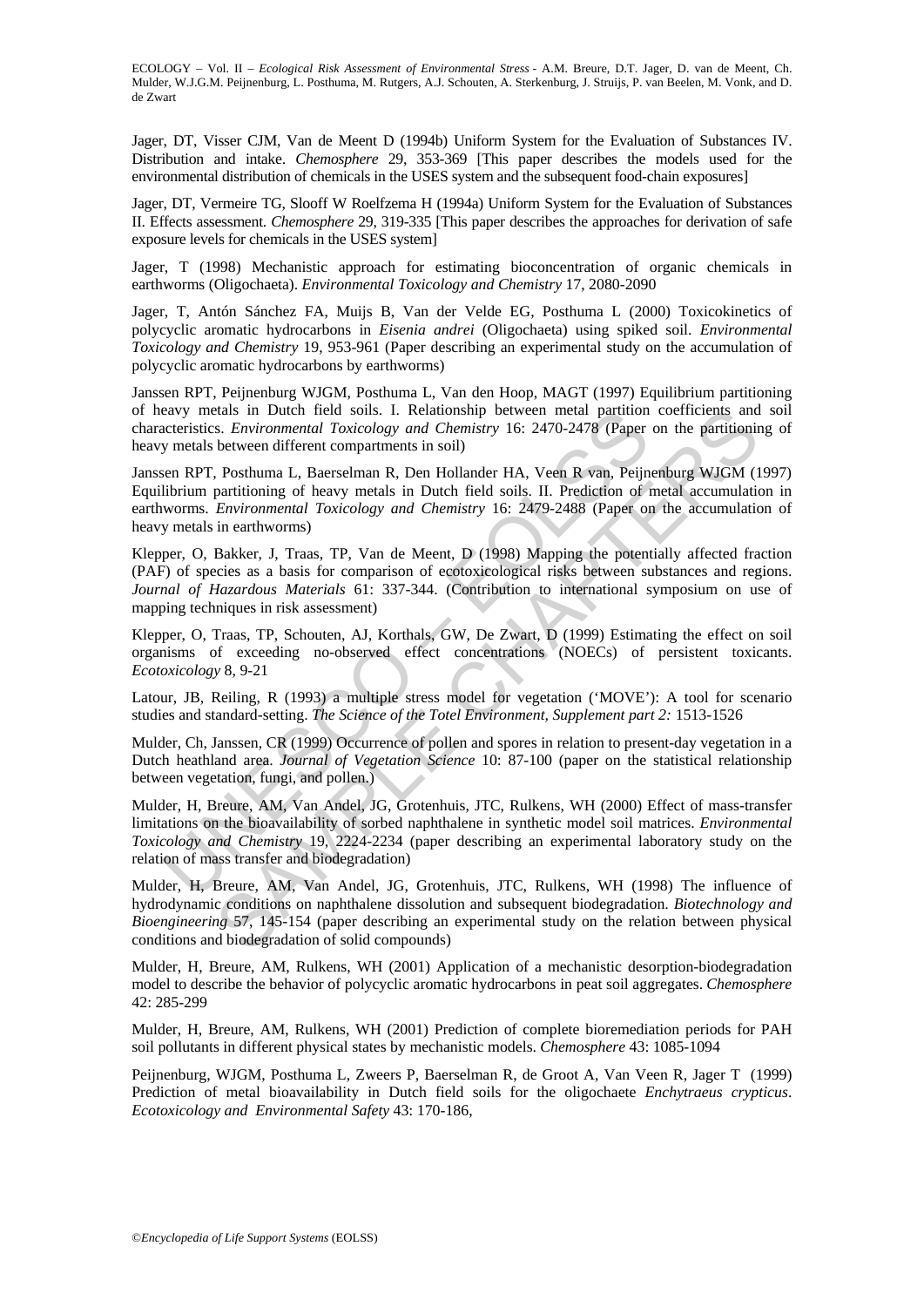Peijnenburg, WJGM, Posthuma, L, Eijsackers, H Allen, H (1997) A conceptual framework for implementation of bioavailability of metals for environmental management purposes. *Ecotoxicology and Environmental Safety* 37: 163-172

Peijnenburg, WJGM, Baerselman R, de Groot A, Jager T, Leenders D, Posthuma L, Van Veen R (2000) Quantification of metal bioavailability for Lettuce (*Lactuca sativa* L) in field soils. *Archives of Environmental Contamination and Toxicology* 39: 420-430 (paper on the relation between metal speciation in soil and accumulation in plants)

Peijnenburg, WJGM, Baerselman R, De Groot A, Jager T, Posthuma L, Van Veen R (1999) Relating environmental availability to bioavailability: soil-type dependent metal accumulation in the oligochaete *Eisenia andrei*. *Ecotoxicology and Environmental Safety* 44: 294-310 (paper on the relation between metal speciation in soil and accumulation in earthworms)

Posthuma L (1997) Population and community effects in the field and their potential use in validation of risk assessment methods. In: Ecological principles of soil ecotoxicological risk assessment. Van Straalen, N.M. & Løkke, H. (Eds.), pp. 85-123. Chapman and Hall Publishers

Posthuma, L, Schouten, AJ, Van Beelen, P, Rutgers, M (2001) Forecasting effects of toxicants at the community level. Four case studies comparing observed community effects of zinc with forecasts from a generic ecotoxicological risk assessment method. In Rainbow, PS, Hopkin, SP, & Crane, M (eds), Forecasting the environmental fate and effects of chemicals pp.151-175. John Wiley, Chichester, UK.

Posthuma, L, Suter GW Traas, TP, (eds.) (2002) Species Sensitivity Distributions in Ecotoxicology. Lewis Publishers, Boca Raton, USA

numa, L, Schouten, AJ, Van Beelen, P, Rutgers, M (2001) Forecasting effermunity level. Four case studies comparing observed community effects of zincic ecotoxicological risk assessment method. In Rainbow, PS, Hopkin, SE as Theorem Felt Schouten, AJ, Van Beelen, P, Rutgers, M (2001) Forecasting effects of toxicants and sevel. Four case studies comparing observed community effects of zinc with forecasts from evolucy and this assessment method. Rutgers, M, Aldenberg, T, Franken, ROG, Jager, DT, Lijzen, JPA, Peijnenburg, WJGM, Schouten, AJ, Traas, TP, De Zwart, D, Posthuma, L (2000) Ecologische risicobeoordeling van verontreinigde (water)bodem – voorstellen ter verbetering van de urgentiesystematiek. RIVM report 711701018 (Technical report on the development of a decision support system to scale the risks of contaminated soils and sediments)

Rutgers, M, and Breure, AM (1999) Risk Assessment, microbial communities, and pollution-induced community tolerance. *Human and Ecological Risk Assessment* 5: 661-670 (paper with the description of microbiological techniques for ecological risk assessment)

Rutgers, M, Sweegers, BMC, Wind, B, Van Veen, RPM, Folkerts, AJ, Posthuma, L, and Breure, AM (1998a) Pollution-induced community tolerance in terrestrial microbial communities. In: Conference Proceedings Contaminated Soil 1998 - Volume 1.Thomas Telford, London, UK, pp 337-343 (technical paper describing an example of adaptation of terrestrial microbial communities to zinc)

Rutgers, M, Van 't Verlaat, IM, Wind, B, Posthuma, L, Breure, AM (1998b) Rapid method for assessing pollution-induced community tolerance in contaminated soil. *Environmental Toxicology and Chemistry* 17 (11) : 2210 - 2213 (technical paper describing a method to determine adaptation of field microbial communities to chronic exposure to contaminants)

Schouten, AJ, Brussaard, L, De Ruiter, PC, Siepel, H, Van Stralen, NM (1997) Een indicatorsysteem voor Life support functies van de bodem in relatie tot biodiversiteit. RIVM report 712910005 (Technical description of a proposal for an indicator for ecological soil quality based of biodiversity in soil and functioning of the soil ecosystem)

Schouten, T, Bloem, J, Didden, WAM, Rutgers, M, Siepel, H, Posthuma, L, Breure, AM (2000) Development of a Biological Indicator for Soil Quality. *SETAC Globe 1, (4), 30-32* (discussion paper on the biological indicator for ecological soil quality)

Struijs, J (1996) SimpleTreat 3.0: A model to predict the distribution and elimination of chemicals by sewage treatment plants. RIVM report 719101025 (Technical description of the SimpleTreat version 3.0, detailing all the equations used; internal RIVM report)

Van Beelen, P, Fleuren-Kemillia AK, Aldenberg T (2001) The relation between extrapolated toxic stress expressed as potentially affected fraction and community effects, expressed as pollution induced community tolerance (PICT) *Environmental Toxicology and Chemistry* **20:** 1133-1140 (This paper couples a method to determine the effects of pollutants in ecosystems (PICT) with an ecotoxicological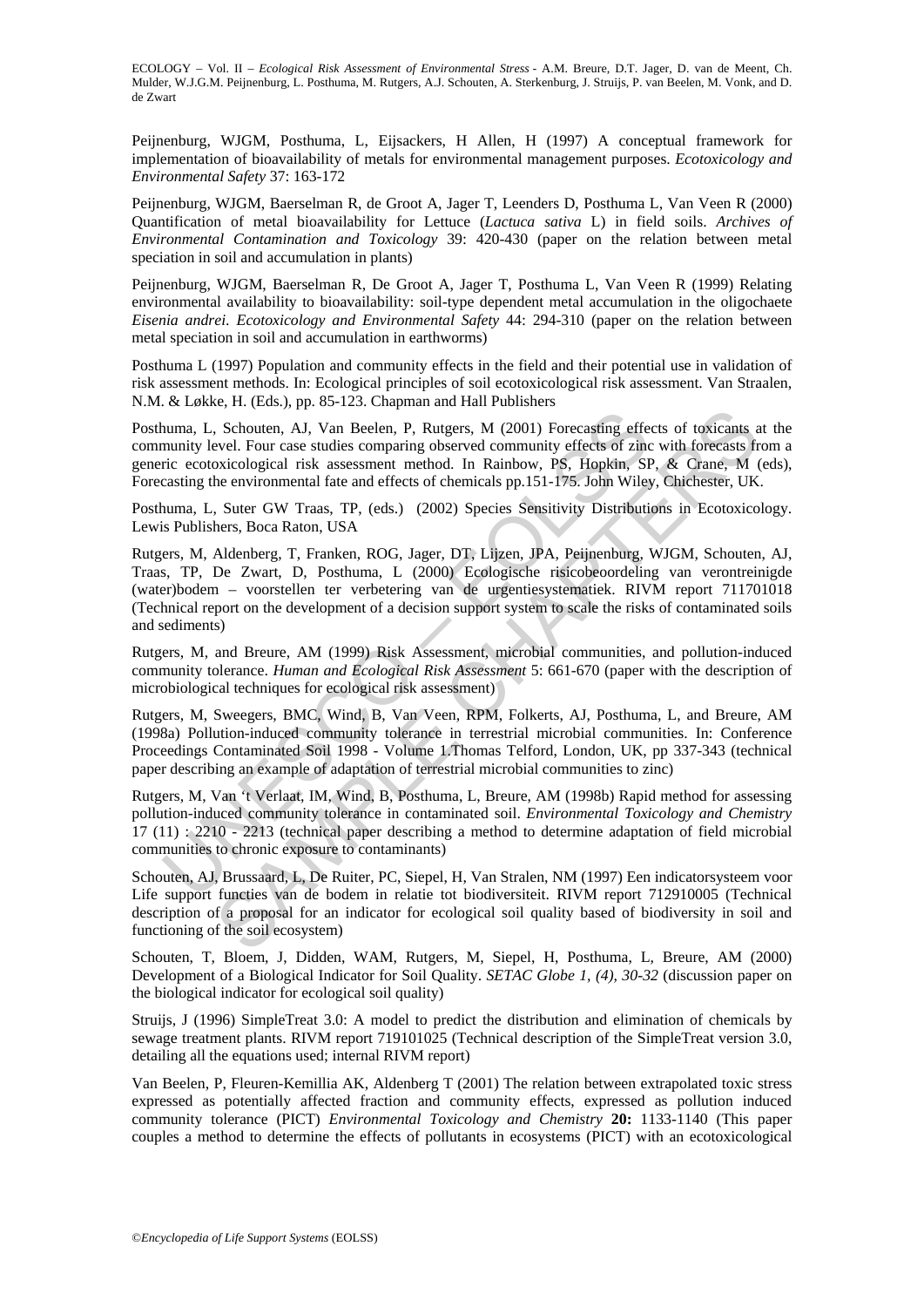method to derive environmental quality criteria from laboratory toxicity tests. This approach may be used to validate the quality criteria).

Van de Meent D; De Bruijn, JHM (1995) A modeling procedure to evaluate the coherence of independently derived environmental quality objectives for air, water and soil. *Environmental Toxicology and Chemistry* 14; 177-186 (Paper describes how multi-media fate modeling is used for predicting intermedia concentration ratios in the environment, with the object of harmonizing environmental quality criteria in different media)

Van de Meent, D (1993) SimpleBox: a generic multimedia fate evaluation model. RIVM report 672720 001 (Technical description of the multimedia fate model SimpleBox version 1.0, detailing all the equations used; internal RIVM report)

Van Straalen, NM, CAJ Denneman (1989) Ecotoxicological evaluation of soil criteria. *Ecotoxicology and Environmental Safety* 18, 241-251 (paper with a proposal how to derive environmental quality criteria from species sensitivity distributions)

Vermeire, TG, Jager, DT, Bussian, B, Devillers, J, Den Haan, K, Hansen, B, Lundberg, I, Niessen, H, Robertson, S, Tyle, H, Van der Zandt PTJ (1997) European Union System for the Evaluation of Substances (EUSES) Principles and Structure. *Chemosphere* **34**: 1823-1836. [This paper describes the general background philosophy of the EUSES system]

Vermeire, TG, van der Zandt, PTJ, Roelfzema, H, van Leeuwen, CJ (1994). Uniform System for the Evaluation of Substances I: Principles and Structure. *Chemosphere* **29**, 23-38. [This paper describes the general background philosophy of the USES system]

Vijver, M, Jager, T, Posthuma, L, Peijnenburg, WJGM (2001) The impact of metal pools and soil properties on metal accumulation in *Folsomia candida* (Collembola). *Environmental Toxicology and Chemistry* 20: 712-720 (paper describing a laboratory study on the accumulation of heavy metals in colembola)

neure, 1G. Jager, DJ. Bussann, B. Devillers, J. Den Haan, K., Hansen, B. Lune<br>erston, S. Tyle, H. Van der Zandt PTJ (1997) European Union System<br>tances (EUSES) Principles and Structure. *Chemosphere* 34: 1823-1836. [The la 3, Jager, DT, Bussian, B, Devillers, J, Den Haan, K, Hansen, B, Lundberg, I, Nessen, D, Then, Hays, T, Den Haan, K, Hansen, B, Lundberg, I, Niessen<br>EUSES) Principles and Structure. *Chemosphere* 34: 1823-1836. (This paper Volkering, F, Breure, AM, Sterkenburg, A, Van Andel, JG (1992) Microbial degradation of polycyclic aromatic hydrocarbons. Effect of substrate availability on bacterial growth kinetics *Applied Microbiology and Biotechnology* 36, 548-552 (paper describing a laboratory study showing the relation between dissolution rate, bioavailability and biodegradation rate of solid compounds)

#### **Biographical Sketches**

**Dr Anton Breure** is head of the department of Data analysis, Risk assessment and Modeling of the Laboratory. Trained in chemistry and microbial ecology he works on the development of models and indicators to quantify effects of contamination and other human impacts on the composition and functioning of ecosystems and on the bioavailability and biodegradation of organic pollutants.

He holds an M.Sc. in chemistry and a Ph.D. in microbial physiology from the University of Amsterdam and worked as an investigator at this university before joining the National Institute of Public Health and the Environment in 1986.

He (co-) authored 40 papers in refereed journals, 9 chapters in scientific books, 25 scientific reports and co-edited 1 book.

**Tjalling Jager** is currently working at the Free University in Amsterdam, the Netherlands, at the department of Theoretical Biology. He holds an M.Sc. in biology, also from this University. After graduating, he worked 9 years at the Laboratory for Ecological Risk Assessment of the National Institute of Public Health and the Environment (RIVM) in Bilthoven on the development and analysis of support systems for chemical risk assessment. Furthermore, he is particularly interested in the mathematical aspects of chemical accumulation and toxic effects on soil organisms. He got his Ph.D. in 2003. He has authored over 20 peer-reviewed papers, several book chapters and was editor of several risk assessment systems.

Dr. Dik van de Meent is an environmental chemist and serves as a senior scientist in projects on environmental risk assessment of chemicals. His main interests are fate and effects modeling of toxic chemicals. He has contributed to this field by developing the multi-media fate model SimpleBox. His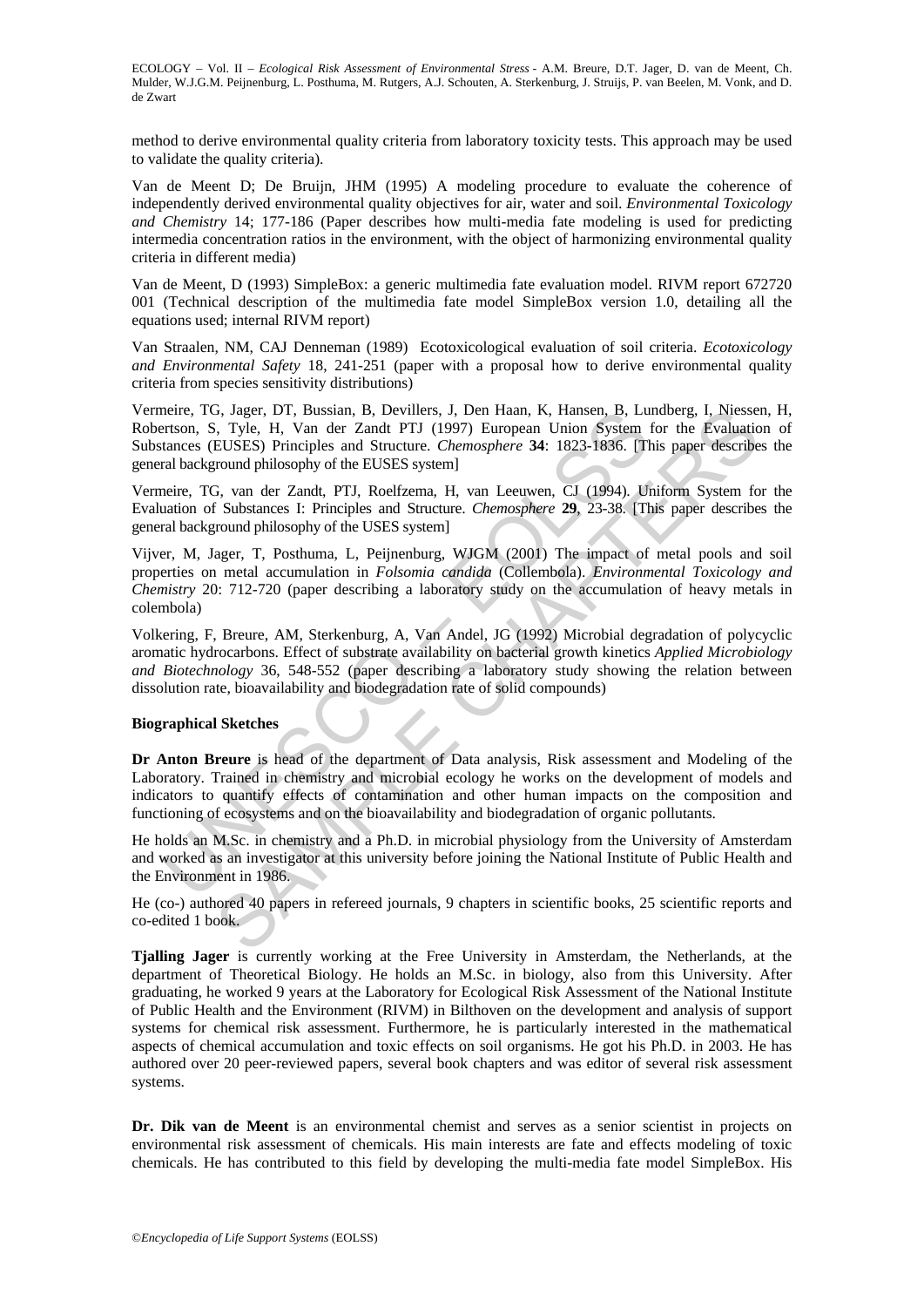mission at RIVM is to quantify the contribution of toxic chemicals to multistress effects on biodiversity. He holds an engineering degree in organic geochemistry and a doctoral degree in environmental science, both from Delft University, The Netherlands. Prior to joining RIVM, he worked as a postdoctoral fellow at UC Berkeley. During his present employment, he worked as visiting scientist at the US EPA Environmental research Lab in Athens, Georgia, and at the Institute of Environmental Systems Research of the University of Osnabrück in Germany.

An active member of the Society of Environmental Toxicology and Chemistry (SETAC), he participates in international activities in chemical risk assessment, and serves on organizing committees of professional activities in his field. Van de Meent has (co) authored over 50 technical and scientific contributions to journals and books, and as many contributions to internal RIVM reports. He regularly presents his findings on international scientific meetings.

cape-ecology and climatology resulted in an Italian National D<br>Cace/geobiology. In 1996 he moved to the Laboratory of Botanical Palaeoeco/geobiology. In 1996 he moved to the Laboratory of Botanical Palaeoeco/geobioley. Her ology and climatology resulted in an Italian National D.Phil. in veget<br>ology and climatology resulted in an Italian National D.Phil. in veget<br>ology. In 1996 he moved to the Laboratory of Botanical Palaeoscology of the Univ **Dr. Christian Mulder** holds a Bachelor in Geological Sciences and a Master in Natural Sciences from the First University of Rome "La Sapienza" (Italy). Then, he focused his research at the Laboratory for Palaeobotany and Palynology on the role of plants as monitor, motor and moderator of environmental changes in research on the desertification in southern Europe. His research on the interplay between landscape-ecology and climatology resulted in an Italian National D.Phil. in vegetation science/geobiology. In 1996 he moved to the Laboratory of Botanical Palaeoecology of the University Utrecht, the Netherlands, where he focused on various ecological themes as disturbance ecology, resilience and ecosystem stability of terrestrial biomes across southern Africa, like the Kalahari and the subarid Okavango wetlands. He performed research on peat and lignine geochemistry of Greek coal mines, working as botanist together with the geology departments of Utrecht, Rome, and Athens on the interplay between inland fans and local vegetation on both historical and geological time-scales, up to statistical and ecological improvements in global change modeling. In 2000 he became Senior Scientist for ecotoxicological modeling at the Laboratory for Ecological Risk Assessment. His aim remains the improvement of diagnostic and prognostic parameters in ecological modeling to be used in stress factor studies. He is currently working to infer dynamic processes occurring within the soil food web of Dutch agricultural landscapes.

**Dr. Willie Peijnenburg** is an environmental chemist, whose research interests include: the implementation of bioavailability of heavy metals in risk assessment procedures, the development and application of quantitative structure-activity relationships (QSARs) for the estimation of physicalchemical properties and transformation rates of chemical substances in the environment, and the study of biotic and abiotic transformation processes of chemical substances in natural ecosystems. He completed his Ph.D. study in 1988 at the Eindhoven University of Technology. The topic of this research was on mechanisms of photochemically induced sigmatropic shifts. Currently, he is a senior staff member of the Laboratory and in addition he is editor Environmental Chemistry of the Journal 'Environmental Toxicology and Chemistry', editor-in-Chief of the 'Journal of Soils and Sediments', and editor of the 'Bulletin Chemical Society Ethiopia' and "Environmental Pollution". He has authored over 70 technical papers and reports, including editing a book on predictive methods for biodegradation.

**Dr Leo Posthuma** is currently Research Staff Member and he is involved in the development, testing and validation of methods for ecological risk assessment. He studied biology and received a Ph.D. in ecology and ecotoxicology at the Vrije Universiteit, Amsterdam, the Netherlands. He has authored and coauthored over 75 open literature publications, reports and book chapters, and has acted as book co-editor and book editor. His research experience has included phytopathological studies, studies on the evolutionary ecology and population genetics of contaminant adaptation of exposed soil arthropod populations, on community tolerance evolution, on the bioavailability of toxic compounds for terrestrial organisms, on joint effects of compound mixtures, and stability and resilience of soil ecosystems.

**Dr. Michiel Rutgers** is senior scientist and member of the staff of the Laboratory for Ecological Risk Assessment. Evolved from the disciplines of microbial physiology, biochemistry, and thermodynamic modeling of microbial growth, his contributions to the field of ecotoxicology comprise the analysis of autochthonous microbial communities in disturbed, reference and pristine soils. The aim of his work is to develop tools for site-specific ecological risk assessment of contamination and other environmental stresses, and to develop indicators for soil quality and ecosystem health.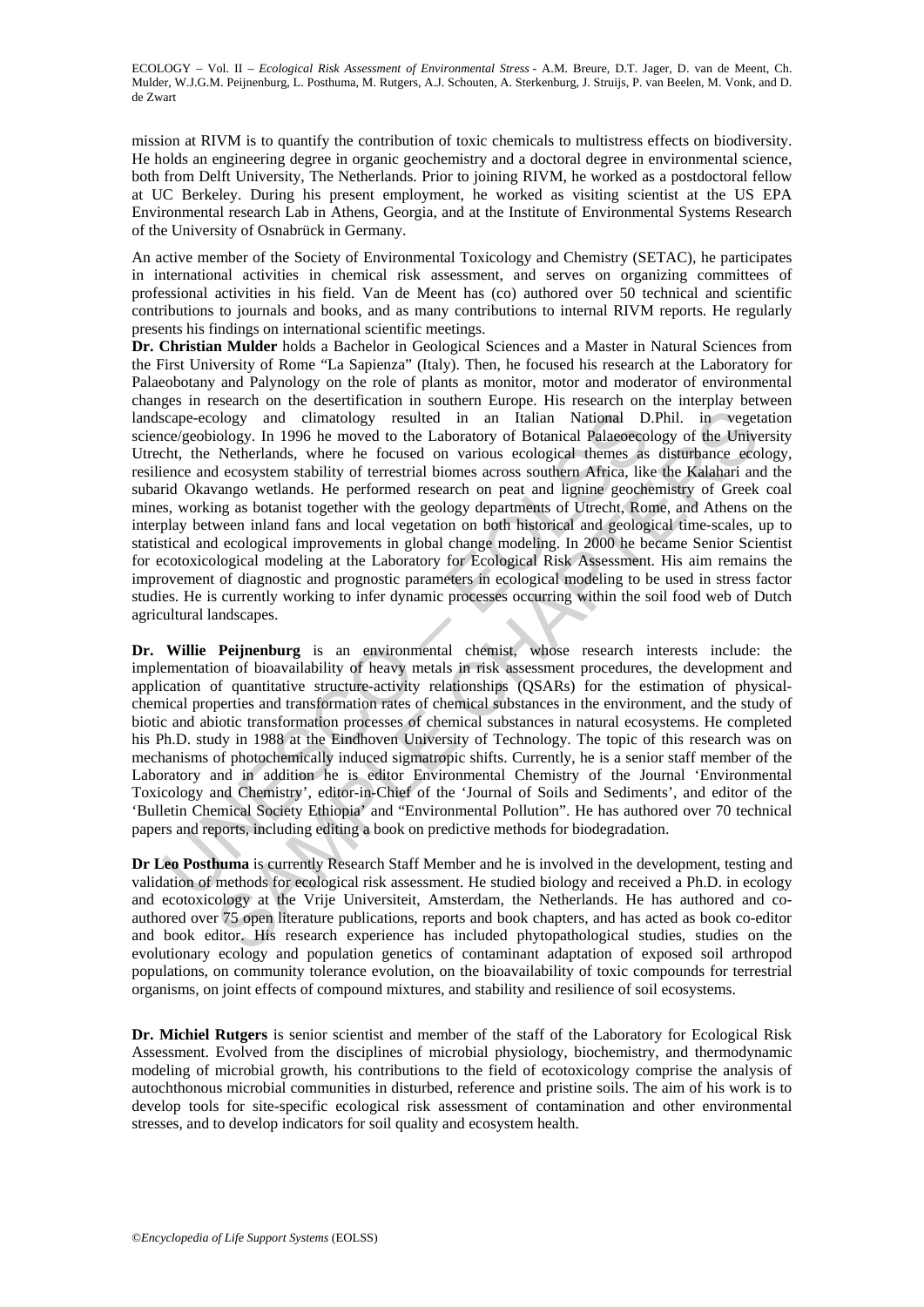He holds an M.Sc. (biology) and a Ph.D. (biochemistry/microbiology) from the University of Amsterdam. He was the Secretary of the Netherlands Society for Microbiology. He has authored about 40 papers, book chapters and reports.

**Ton Schouten** holds a M.Sc. in biology from the Free University of Amsterdam and graduated as an ecologist with a broad package of ecological disciplines (terrestrial, aquatic, and marine). After his study he specialized in the ecology of soil nematodes, and used these organisms to describe effects of soil pollution and disturbance. Later he aimed at biomonitoring and methods for assessment of (ecological) soil quality. In recent years the scope is extended to food web based monitoring of soil ecosystems in nature and arable soils. The results are used to develop applications that can be used in environmental policy and protection of soil biodiversity.

**Dr. Aart Sterkenburg** is the head of the Department of Exposure and Effect Assessment of the Laboratory. In recent years he has been involved in monitoring programs on the toxic pressure in Dutch surface waters, and in more integral studies as part of the 'Environmental Balance' which gives a yearly overview of the state of the Dutch environment.

Aart Sterkenburg is a chemist, carrying a Ph.D. in microbial physiology (University of Amsterdam).

view of the state of the Dutch environment.<br>
Sterkenburg is a chemist, carrying a Ph.D. in microbial physiology (University<br> **Jaap Struijs** is an environmental chemist who holds a Ph.D. in organic chemist<br>
h.ht, The Nether the state of the Dutch environment.<br>
the state of the Dutch environment.<br>
burg is a chemist, carrying a Ph.D. in microbial physiology (University of Amsterdam).<br> **uitjs** is an environmental chemist who holds a Ph.D. in org **Dr. Jaap Struijs** is an environmental chemist who holds a Ph.D. in organic chemistry of the University of Utrecht, The Netherlands. In the past 20 years he has been working on the fate of pollutants in the environment. He is an expert on biodegradation of organic compounds and developed the model for biodegradation of organic compounds in wastewater treatment plants SimpleTreat. He also developed the extraction technique to determine total toxic stress (pT-methodology) in surface waters.

At the moment his main research interest lies in the field of Life Cycle Assessment (LCA).

**Dr. Patrick van Beelen** is currently Research Staff Member in the Laboratory for Ecological Risk Assessment at the Dutch National Institute of Public Health and the Environment (RIVM), Where he is involved in the development, and validation of techniques for ecological risk assessment.

He studied chemistry (M.Sc.) at the University of Leiden and holds a Ph.D. from the Roman Catholic University of Nijmegen, The Netherlands. His research included biodegradation of toxic compounds, development of microbiological techniques for ecotoxicological risk assessment, risk assessment of pesticides and genetically modified organisms.

He worked 14 months at Tyndall Air Force Base Florida on the biochemical degradation of the explosive TNT.

He is a member of the RIVM advisory group for the admission of pesticides, and a member of the European and Mediterranean Plant Protection Organization working group Environmental Risk Assessment of Plant Protection Products.

**Marijke Vonk** is an ecological modeler who studies ecological risk assessment of toxic stress in relation to other stresses. She participated in several projects to offer expert advice to policy makers: with a multistress analysis she predicted the influence various (policy) scenarios on biological diversity. Before starting her present job she worked as an ecological modeler at Leiden University, The Netherlands, and at an engineering firm, andsubsequently at the Laboratory for Ecotoxicology of the National Institute of Public Health and the Environment (RIVM) in Bilthoven .

She holds a M.Sc. from Wageningen University. She has several years of experience in modeling aquatic and terrestrial ecosystems and has authored a number of papers and reports on this topic.

**Dick de Zwart** currently is Senior Scientist at the Laboratory for Ecological Risk Assessment. He graduated from the University of Amsterdam in 1976 in aquatic ecology. He has been working in aquatic ecotoxicology since 1980. His research interests all relate to ecological effects caused by ecotoxicity, currently focusing on Species Sensitivity Distributions. As an expert in data handling and the application of complex statistical techniques (GLM and multivariate ordination) he tries to attribute effects observed in the field to different aspects of pollution. In previous years his research activities were mainly directed towards field monitoring of ecological effects caused by pollution, with a long time experience on